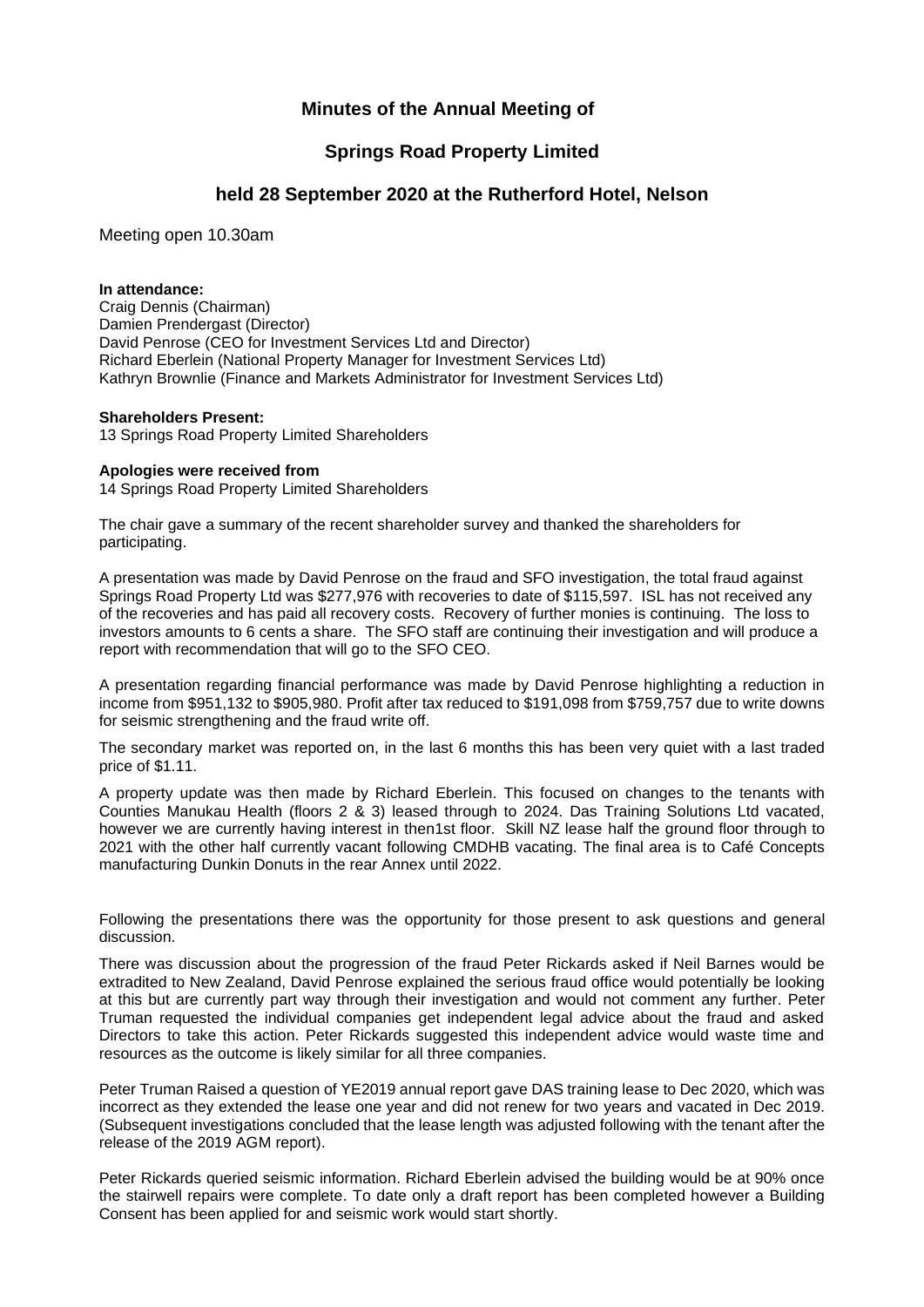Peter Truman then asked the Directors view on dividend payment likelihood. The Chairman stated this would be evaluated in November 2020 with all factors considered.

Peter Truman also queried on the fact the bank was only willing to fix the loan interest rate for 1 year. The Chairman and David Penrose both stated how reluctant to lend banks are at this time and that this was based on the average length of leases.

Peter Truman raised a question regarding the new legislation of deferred tax and depreciation and how there was no mention of this in the YE annual report. He was adamant that this should have been included and felt RWCA had a lot to answer for on this. He asked directors to query the accountant and the auditors about why this was not included. David Penrose advised that he understood that the depreciation did not start until the end of the financial year and this matter would be addressed during the year.

#### Subsequent notes:

1. Peter Truman further investigated the deferred tax matter and provided us this statement, "So my conclusion is that the deferred tax in the 2020 financial statements is likely to be correct because of the rebuttable presumption available for investment properties. Sorry to have incorrectly suggested otherwise on Monday. From my perspective, no further enquiry is required.")

2. RWCA have provided a file note where they considered the depreciation in conjunction with the Auditors and decided that no reference to the depreciation was required in this financial year.

Following discussion, the Chairman then moved to the formal business of the day.

#### **Formal Business**

Proxies had been received from 13 Springs Road Property Limited shareholders, with 539,000 voting rights attached. The Chairman held all proxies.

#### **Subsequent notes after the minutes had been sent out:**

Following a further query from Peter Truman the following should be noted for clarification and as an amendement to the minutes.

The 3-year DAS (Sewtec) lease expiring December 2018 with one 3 year right of renewal was extended by a deed of variation on 22 November 2018 until the 31st of December 2019 with no renewals. The lease terms and conditions in part 28 of the 2019 annual accounts for Sewtec were incorrect.